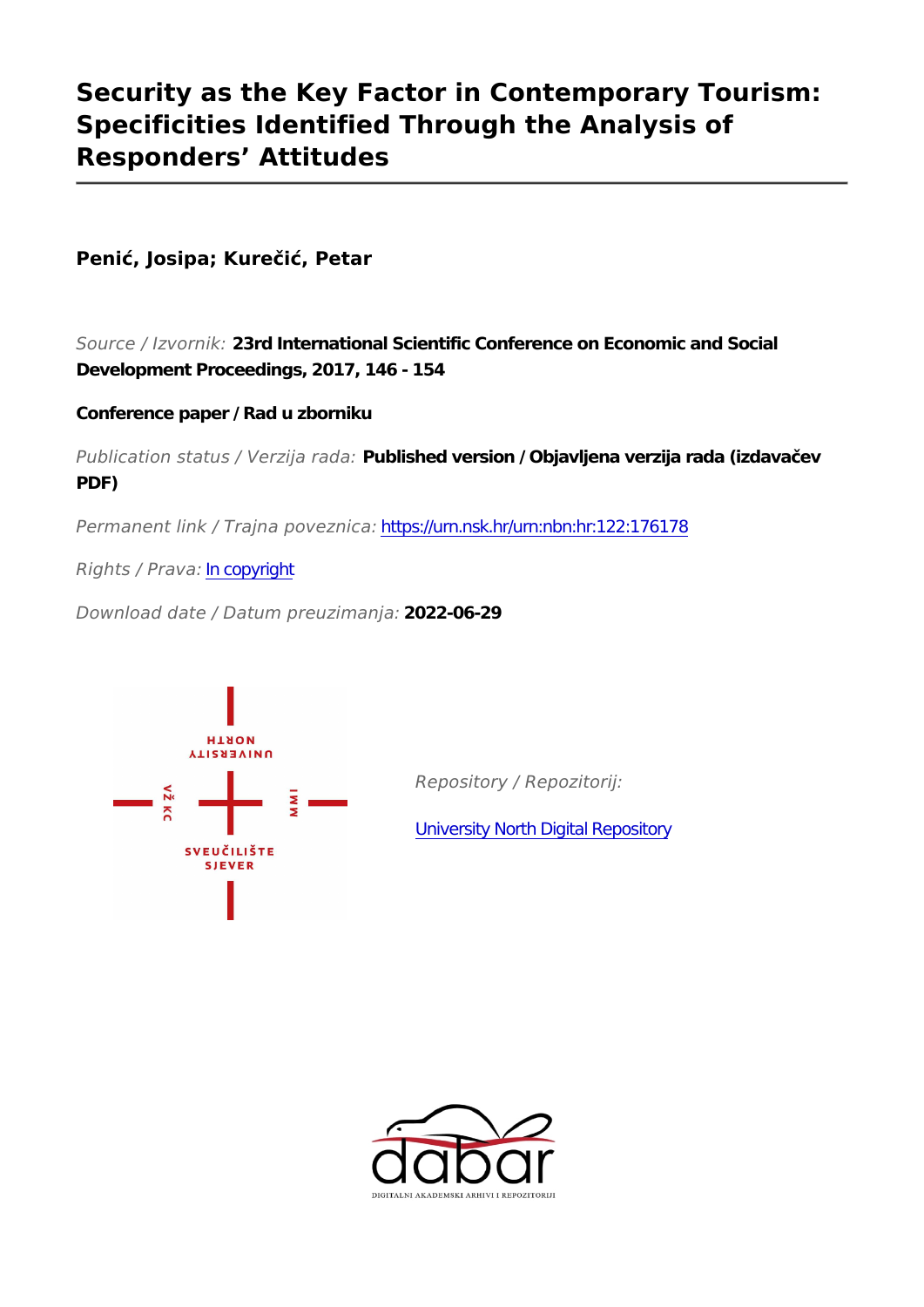# **SECURITY AS THE KEY FACTOR IN CONTEMPORARY TOURISM: SPECIFICITIES IDENTIFIED THROUGH THE ANALYSIS OF RESPONDERS' ATTITUDES**

## **Josipa Penić** *University North, Varaždin, 104. brigade 3, Croatia [jpenic1990@yahoo.com](mailto:jpenic1990@yahoo.com)*

#### **Petar Kurečić** *University North, Varaždin, 104. brigade 3,Croatia [petar.kurecic@unin.hr](mailto:petar.kurecic@unin.hr)*

## *ABSTRACT*

*The paper represents a product of mentor-graduate student cooperation, developed at the graduate study of Business Economics, major Tourism. Following the latest threatening events and having in mind those yet to come, we can conclude that no country can benefit from the tourism industry if at the same time does not develop its security system as an integral part of the standard tourist offer. Analyzing the trends in contemporary tourism, the safety and security issues became the decisive factors for the choice of a certain destination. Consequently, countries must not perceive security systems and measures as an unnecessary expense but as an essential element in organizing their tourist services. All hotels and respectable tourist agencies should have a crisis management, with detailed, thoroughly elaborated procedures for emergency situations. Tourists should be timely informed about the potential dangers and risks and the measures taken to prevent them, as well as on procedures for emergency situations. Additionally, it would be good to have mobile applications that would enable tourists to make direct emergency calls with instructions on behavior in crisis situations. It is also essential to implement and put into effect sophisticated security measures such as using surveillance cameras, controlling access to buildings, information exchange with colleagues and neighbors, reporting the suspicious occurrences to the security services, and training staff for crisis management. Having in mind everything stated above, the security issue is definitely one of the crucial factors in the development of tourism in a certain country.*

*Key words: tourism, tourist destinations, security as the key factor of tourism development and sustainability, security measures in tourism.*

#### **1 INTRODUCTION**

The World Tourism Organization (WTO) defines a tourist destination as a place which tourists visit during their trip. It represents a place different from the one they live at on a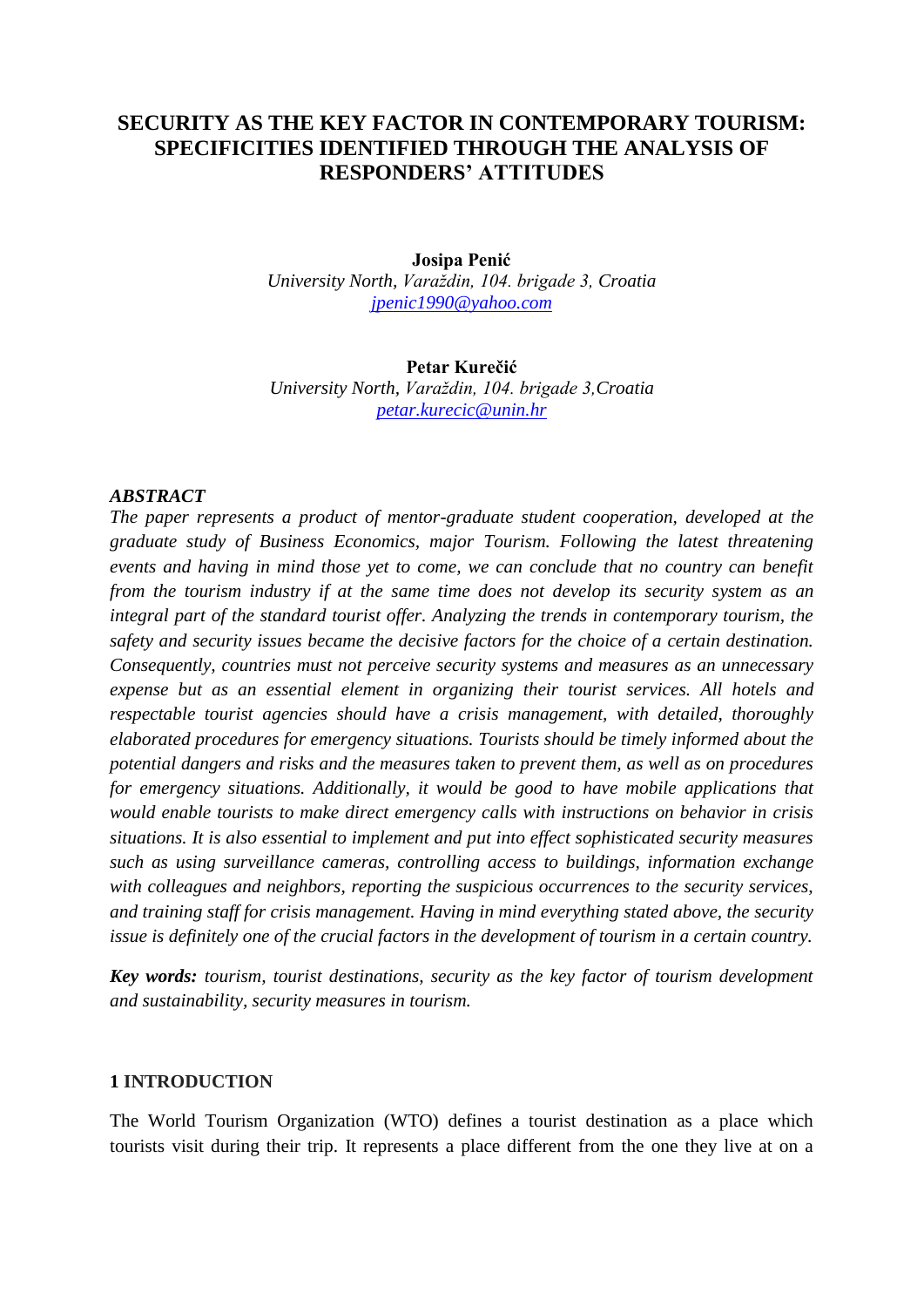daily basis. The main feature is that the journey must be shorter than 12 months and longer than 24 hours and the tourists must not perform any lucrative activities in the place they visit.

Modern tourism and security are closely related. Nowadays, security is one of the most important elements when a tourist is choosing his probable tourist destination. Security level can never be at 100%, because some situations are unpredictable and it is almost impossible to defend against them.

In recent times, terrorism is the main cause of Europe and its citizens, the Europeans. From the assault on the attack, the question arises as to when? How many human victims do we have to face to make a change? Not only is human dignity jeopardized by all these attacks, but in a great and disturbing manner it destroys a healthy economic and social order, the basics of free movement crumble. Islamic extremists pose the greatest threat to security since they have changed their organization but their means of action are always terroristic. In South America, where the most dangerous countries are Mexico and Costa Rica, the other type of terrorism prevails, and that is abduction and blackmail of tourists and businessmen. Terrorist threats become an integral part of modern life and are likely to be a danger for a long time. Some countries, like Jordan, become collateral victims of perceived insecurity in the region. Although no violent incidents occurred in Jordan over the past eleven years, the number of tourist arrivals from Europe fell by 70% after bad events that hit North Africa [\(http://hrturizam.hr/itb-turizam-i-sigurnost/\)](http://hrturizam.hr/itb-turizam-i-sigurnost/).

## **2 INFLUENCES ON MAKING TOURISTS DECISIONS**

Media, such as television, newspapers, radio and the Internet, give information on a daily basis about current events in our country and in the world. Great power has a media that influences on society or on an individual. Influences can be positive and negative as well, depending on the people themselves and about how they accept and respond to influences. In the media, information about a negative event in a tourist destination will immediately affect a certain number of tourists who will most likely give up travelling to that destination. In the first 24 hours, the media does not have so much information, so the public speculates on the possible causes and consequences. The images in the head come mainly from what we hear and see in mass media, where the actual existence of the world differs from pseudo reality and subjective perception of the world (journalistic observation). One of the five most important events that make up the "good journalistic story" is the crisis caused by the catastrophe. The media are usually interested in:

- What happened?
- Why did this happen?
- What will be done? (Perinić, 2014).

The media, with their reporting, shape public opinion, i.e. the opinion of various social groups about the system which then has a fatal effect on its reputation. Mass media are highly influential during the crisis situations by filtering and shaping images of possible solutions, with the tendency to intensify existing partialities (stereotypes, prejudices and similar) that exist in the public domain. The average rating of the media's influence on the standpoint of the destination is 3.29.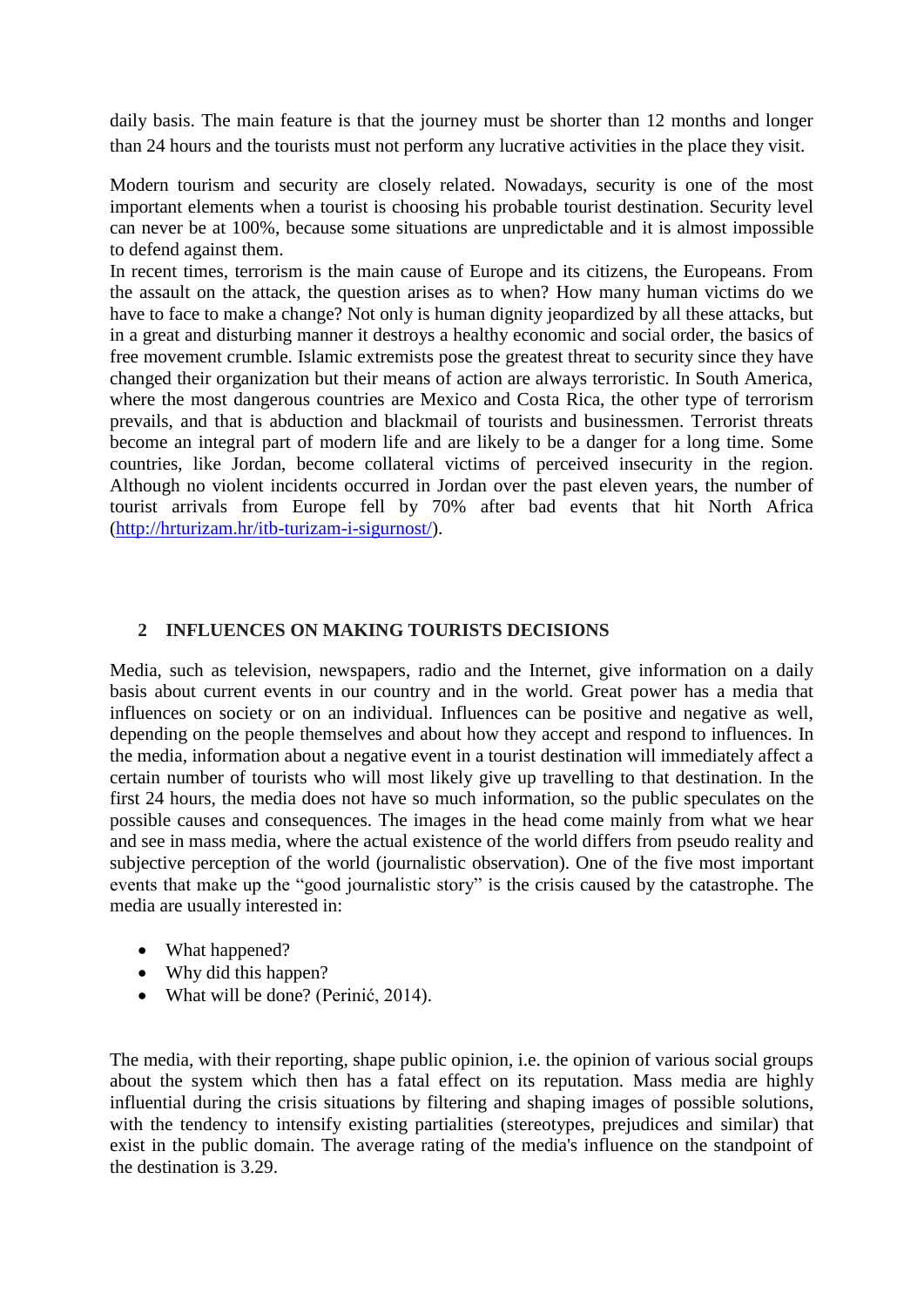When talking about the impact of the media on the public, we can conclude that the media are decisive for the formation of public opinion; the public easily falls under the influence of the media and mostly think what the media suggests. The media do not determine what people think, but they create a discussion platform and can boost public opinion if some topic triggers the imagination<sup>1</sup>.

## **3 RESEARCH METHODOLOGY AND RESULTS**

Survey research was conducted via the Internet, through Google group. A total of 154 responders participated in the period from May 15, 2017 to June 11, 2017. Of the 154 responders, 64.9% were women and 35.1% of men. The younger population prevailed. Precisely, 52.6% of responders were between the ages of 19 and 29, and 27.9% of the responders were between the ages of 30 and 39. 11.7% of the responders were aged 40 to 49, 6.5% were over 50, and 1.3% were under 18 years of age.

Most responders have completed undergraduate or graduate studies (57.8%). 37.7% of responders have completed high school, while 1.3% of responders have completed elementary school, and 3.2% of responders have completed postgraduate studies.

Household incomes were mostly average  $\rightarrow$  70.1%. 14.9% of responders stated that they had low incomes, as did the percentage of high-income responders (Table 1).

|                        |                   | % of responders |
|------------------------|-------------------|-----------------|
| Gender of responders   | Female            | 64.9%           |
|                        | Male              | 35.1 %          |
| Age of responders      | Do 18             | 1.3 %           |
|                        | $19 - 29$         | 52.6%           |
|                        | $30 - 39$         | 27.9 %          |
|                        | $40 - 49$         | 11.7%           |
|                        | $>50$             | 6.5 %           |
| <b>Education</b> level | Elementary school | 1.3%            |

Table 1: Description of the responders(s)

**.** 

<sup>&</sup>lt;sup>1</sup> The reason for the drop in the number of visitors to a destination may be the media that convey information about a negative event in the destination. Thus, Taiwan's demand for hotel capacities fell by 50%, as various journalists reported various unfounded data after the appearance of SARS. Also, after the tsunami in Southeast Asia, in response to Western media writing, tourist demand declined, greatly affecting Thailand's tourism. (Perinić J., 2014).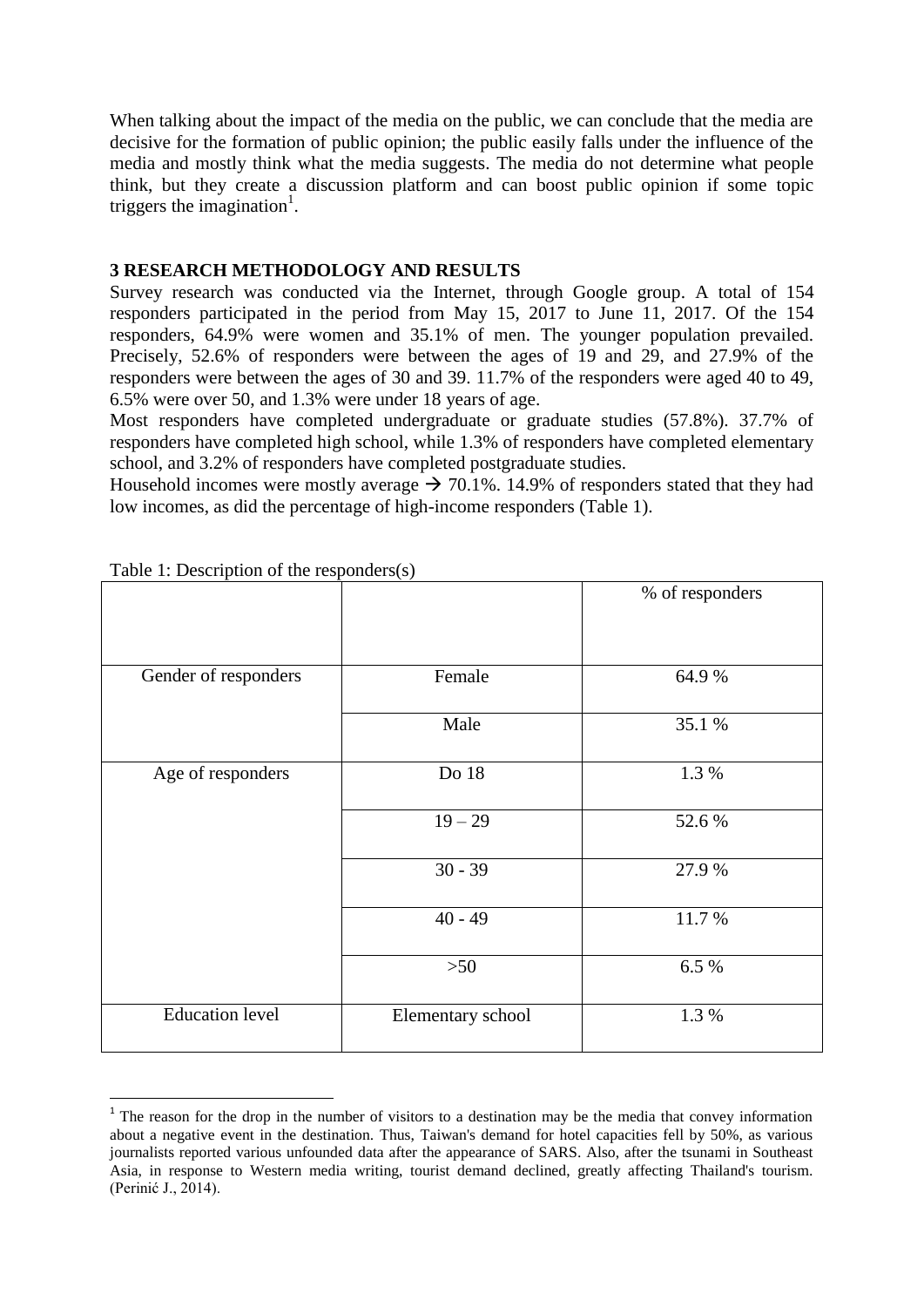|                  | High school               | 37.7 % |
|------------------|---------------------------|--------|
|                  | Undergraduate or graduate | 57.8%  |
|                  | studies                   |        |
|                  | Postgraduate studies      | 3.2 %  |
| Household income | Low incomes               | 14.9 % |
|                  | Average incomes           | 70.1 % |
|                  | High-incomes              | 14.9%  |

All of the results were obtained through the own research conducted by the graduate student under lecturer's supervision. The results are shown in Figures 1-11.



Figure 1: The frequency of traveling

Most responders travel twice a year, 53.2%. Up to four times a year 29.2% of them travel and 17.5% travel often.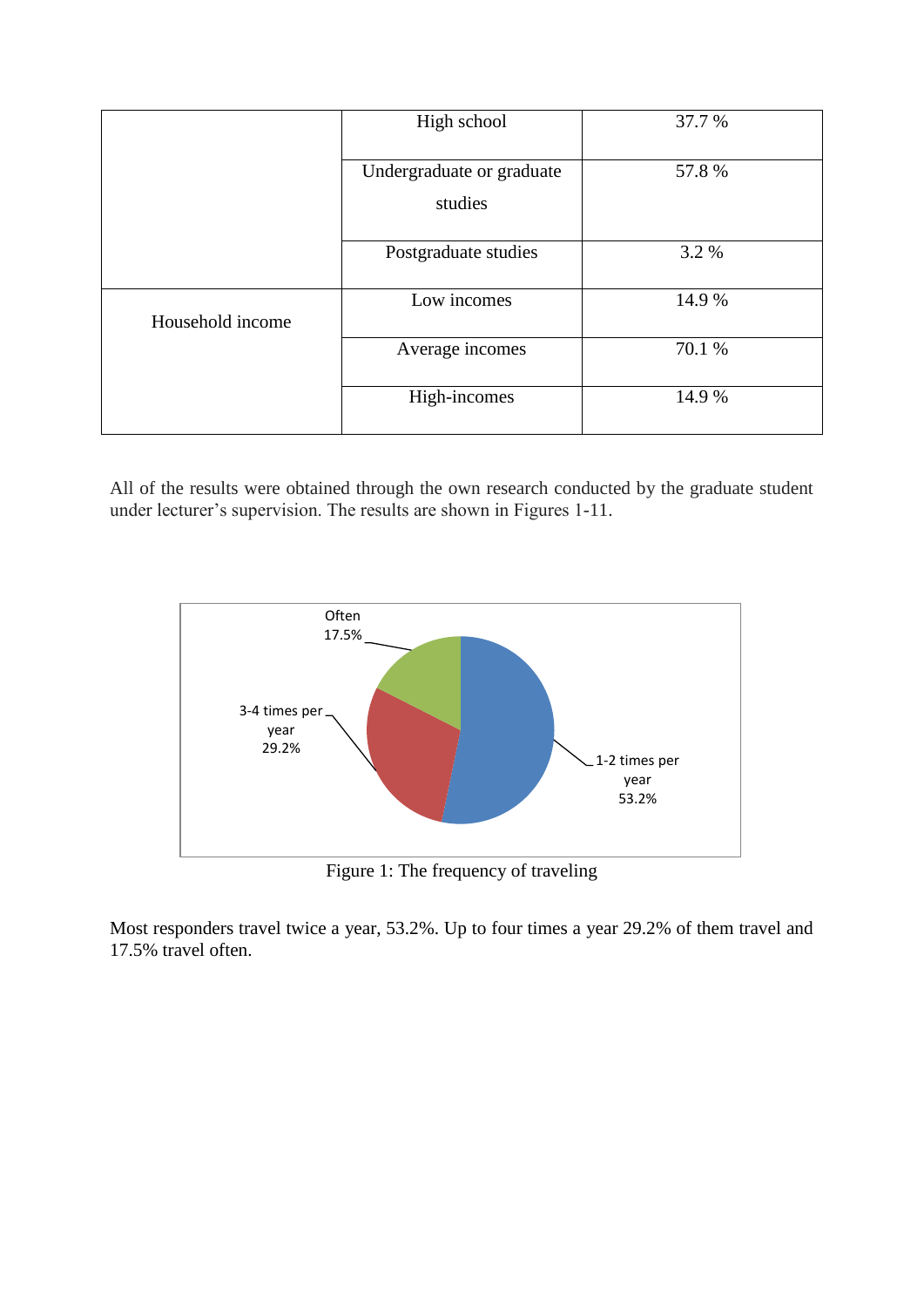

Figure 2: The means of organizing the trip

62.3% of the responders travel alone, while 3.9% travel organized, i.e. through a travel agency. 33.8% of responders sometimes organize their trips on their own and occasionally through a travel agency.

When choosing the most important holiday destination for vacation, the responders had the option of multiple answers to choose from. The first is the ratio of price and quality (56.6%). The second reason is an attractive or authentic destination (50%). The diversity of content and experiences is in the third place (35.1%), and after that it is finally the security of the destination (21.4%). The recommendation of friends or relatives and visiting them makes up 17.5%. The corresponding climate was recorded by 13.6% of responders. The option "Other" was also offered, where responders wrote their own answers. These responders travel depending on the budget, they combine work and vacation, they travel for no particular reasons, often grabbing good travel opportunities. In addition, one responder replied that he was travelling to experience changes and to spread the knowledge.



Figure 3: Reasons for choosing a tourist destination, number of responses for each possible answer

46.8% of responders sometimes or rarely seek safety information before travelling to the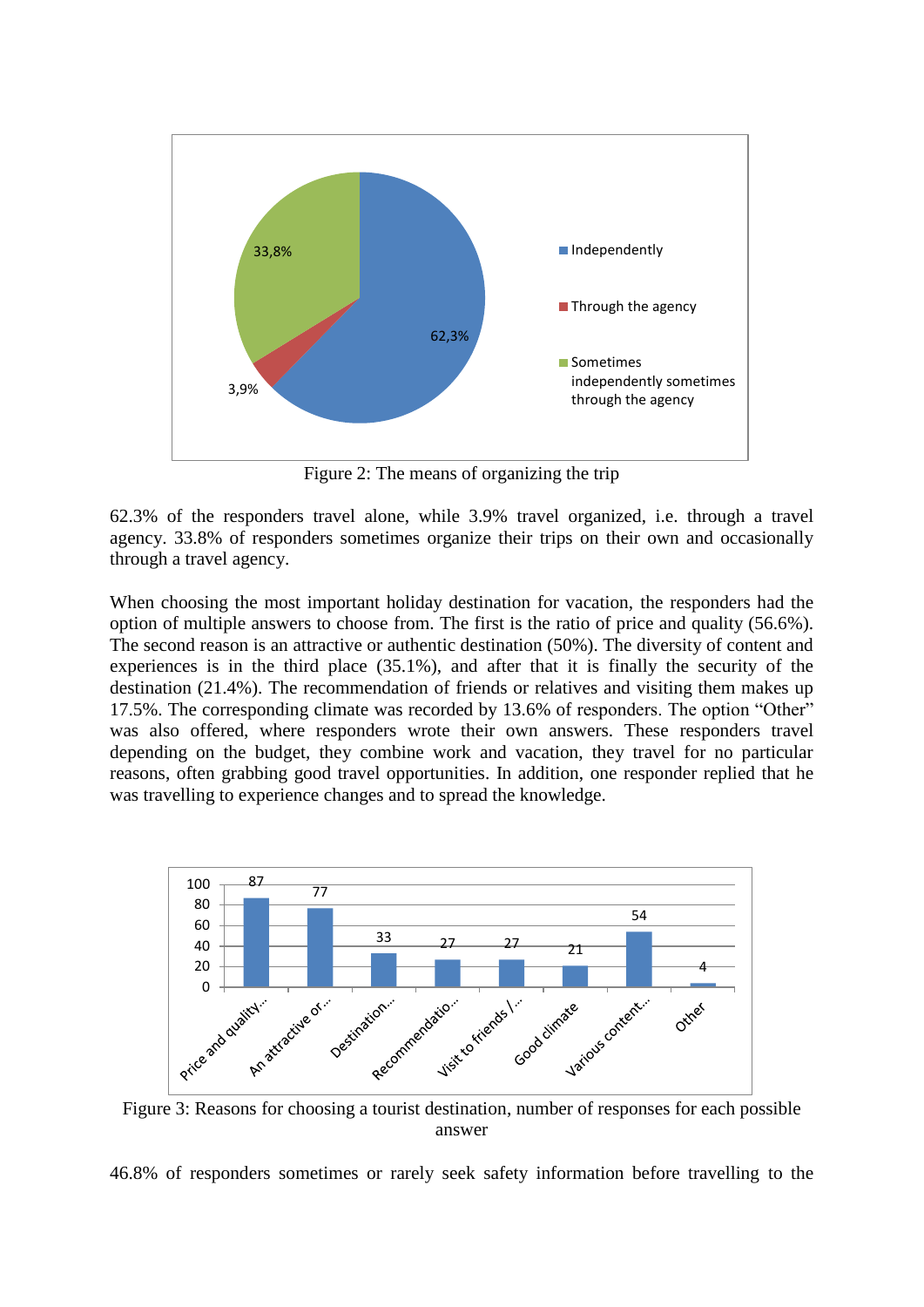certain destination. 31.8% of responders are always informed about safety, while 21.4% of responders are never informed of the safety in the destination.



Figure 4: How often do responders seek information about security

When asked where to find the destination safety information, the responders themselves wrote the answers. Usually they search for the information on the Internet, on Google. They read the comments and recommendations of others on Trip Advisor and various forums. Also, a lot of responders find information on security in the media and in the news, as well as on the Ministry of the Interior and Ministry of the Foreign Affairs website. Some seek general information about the destination itself and along with that often come safety information as well. When asked what they considered the greatest danger in the destination, or during the trip, responders could choose more answers. Crime is considered to be the greatest danger (theft, kidnapping, rape, etc.), and then terrorism. Third, there is a disease (food poisoning, viruses, infectious diseases, etc.), while in the fourth place there is a natural disaster (earthquake, tsunamis etc.) and at the very end is a traffic accident (crash, plane crash, sinking ship) with the lowest danger risk. One responder never thinks about the potential risks and dangers, while one responded that the risks depend on where the destination is located.



Figure 5: The greatest perceived danger in the destination, number of responses for each possible answer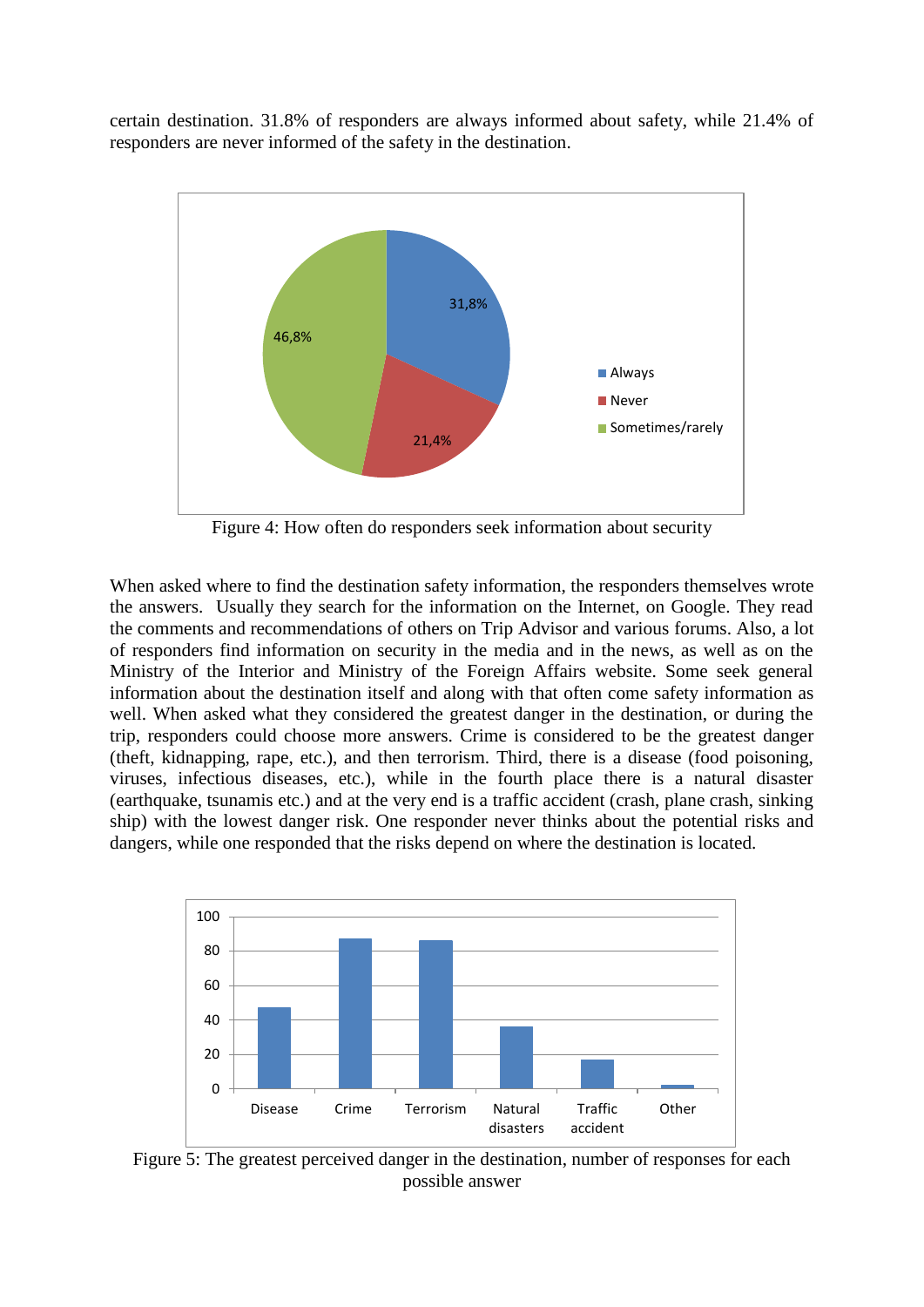The means of transport used by responders mainly depend on price, choosing the most favorable option. The second most common factor is time spent on the trip, and the third place is comfort, while safety is most irrelevant to responders when it comes to choosing the type of transport. Of the other responses, the responders mainly mention a combination of cost, time and comfort. Sometimes it depends on the destination and the situation, but they are least thinking about safety when choosing the means of transport.



Figure 6: The most important factors when choosing a vehicle, number of responses for each possible answer

39.6% of responders sometimes or rarely take travel insurance when travelling, 31.8% of responders always take travel insurance and 28.6% of responders never take travel insurance.



Figure 7: The use of travel insurance

Through answering which is the most common factor affecting the destination safety attitudes, responders could choose more options. The highest percentage show the news, 64.9%, second place is the experience of acquaintances and of friends, 51.9%. Third place are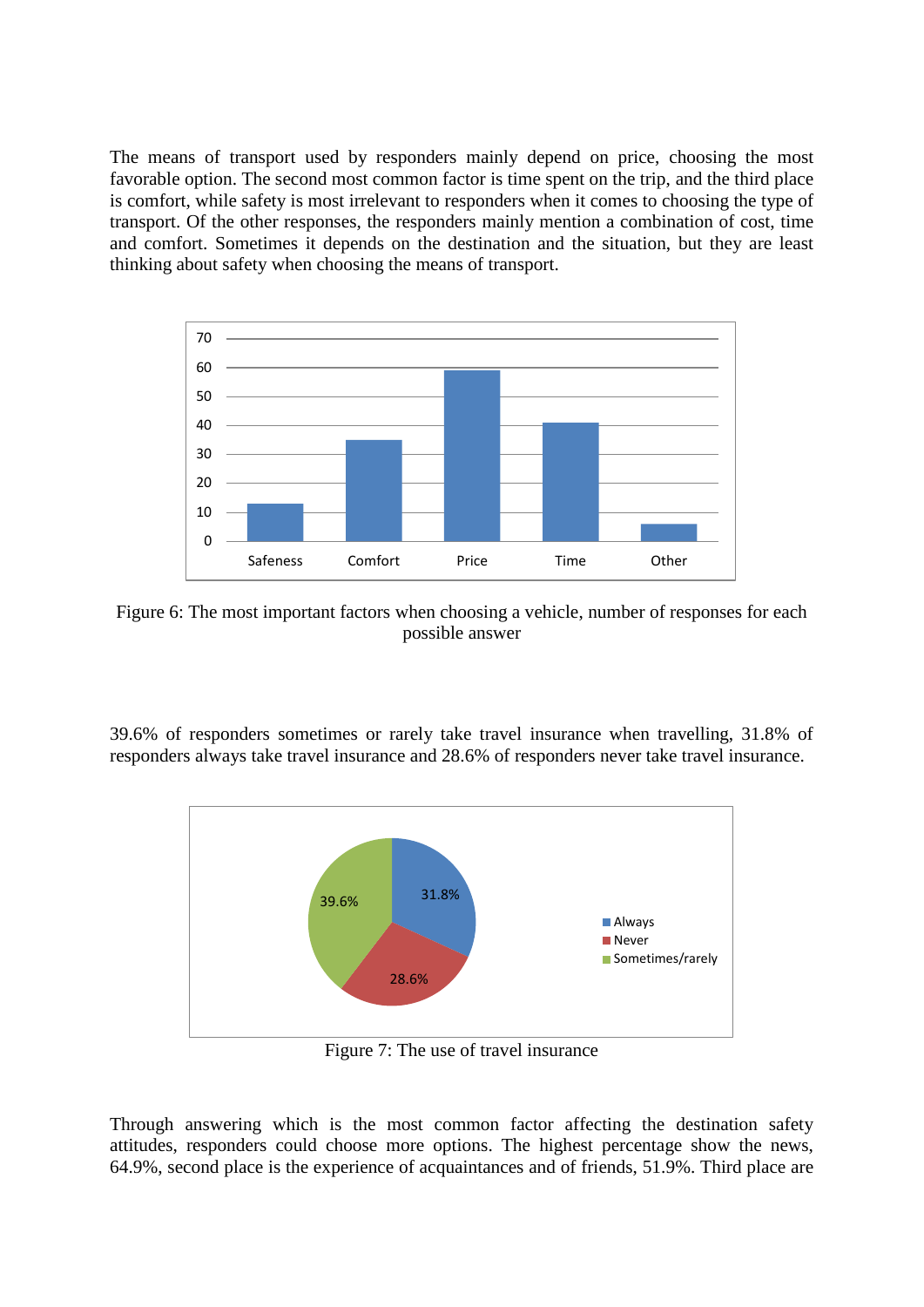state warnings and advice, 29.9%, and their own experience, which they previously acquired in a particular destination is immediately behind, 28.6%. In the last place is the cultural / religious arrangement of the state, 18.8%.



Figure 8: Which factors affect the standpoint on destinations, number of responses for each possible answer

Responders - tourists are least likely to be safe in public transport in the destination (metro, bus ...) – 55.8%, while 37.7% of responders do not feel insecure anywhere in the destination, they probably do not even think about it. In the local shopping center, 5.2% feel insecure, while only 3.9% feel insecure at the hotel. One answer went for remote parts of the city, streets and nightclubs, squares, well-known locations, and nearby tourist attractions.



Figure 9: The most insecure places in the destination, number of responses for each possible answer

If there is a tourist attack in the destination they want to visit, an equal percentage of responders will replace the destination, just as they would travel to the planned destination, 35.7%, while 24% of the responders would give up travelling. The rest of the responders did not think about the situation and did not know what to do to find it.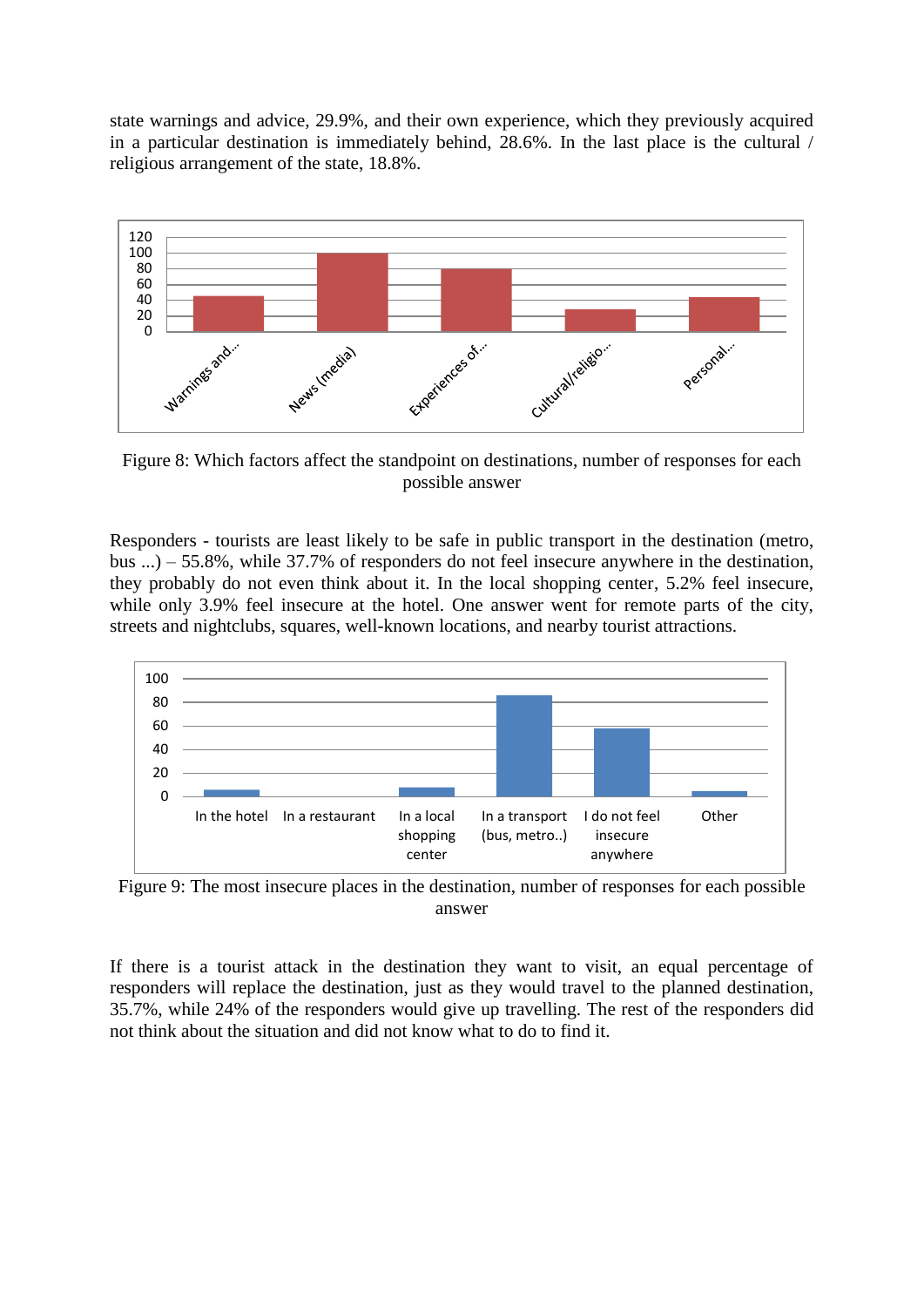

Figure 10: What needs to be done if terrorism occurs?

Travelling through the agency is safer for 13% of responders, while 48 % of responders disagree with this statement. Concurrently, 39% do not know if they are more secure through the agency or not.



Figure 11: Organization of travel through agency

Those who responded positively to the previous question gave an answer why they think so. Some of the answers are having everything organized, travelling in groups, agencies have experience and offer advice and assistance to tourists. The overall impression of travelling in an organized arrangement with a group of people and the experience of the agency makes the organized trip safer.

Responders also gave their answers to the question: Which country is the most dangerous at the moment? Most of them consider Syria as the most insecure destination, followed by Turkey and the Middle East. France and the UK are also one of the most uncertain countries, due to terrorist attacks. Croatia is behind them, as well as Germany and the USA. Some believe that nowadays everything is unsafe, while the two responders think that the one who loves travelling does not even think about it. One or two responders marked Venezuela, Congo, China, Hawaii, Mexico, Greece, Sri Lanka, Morocco, and Sweden, respectively, as insecure destinations.